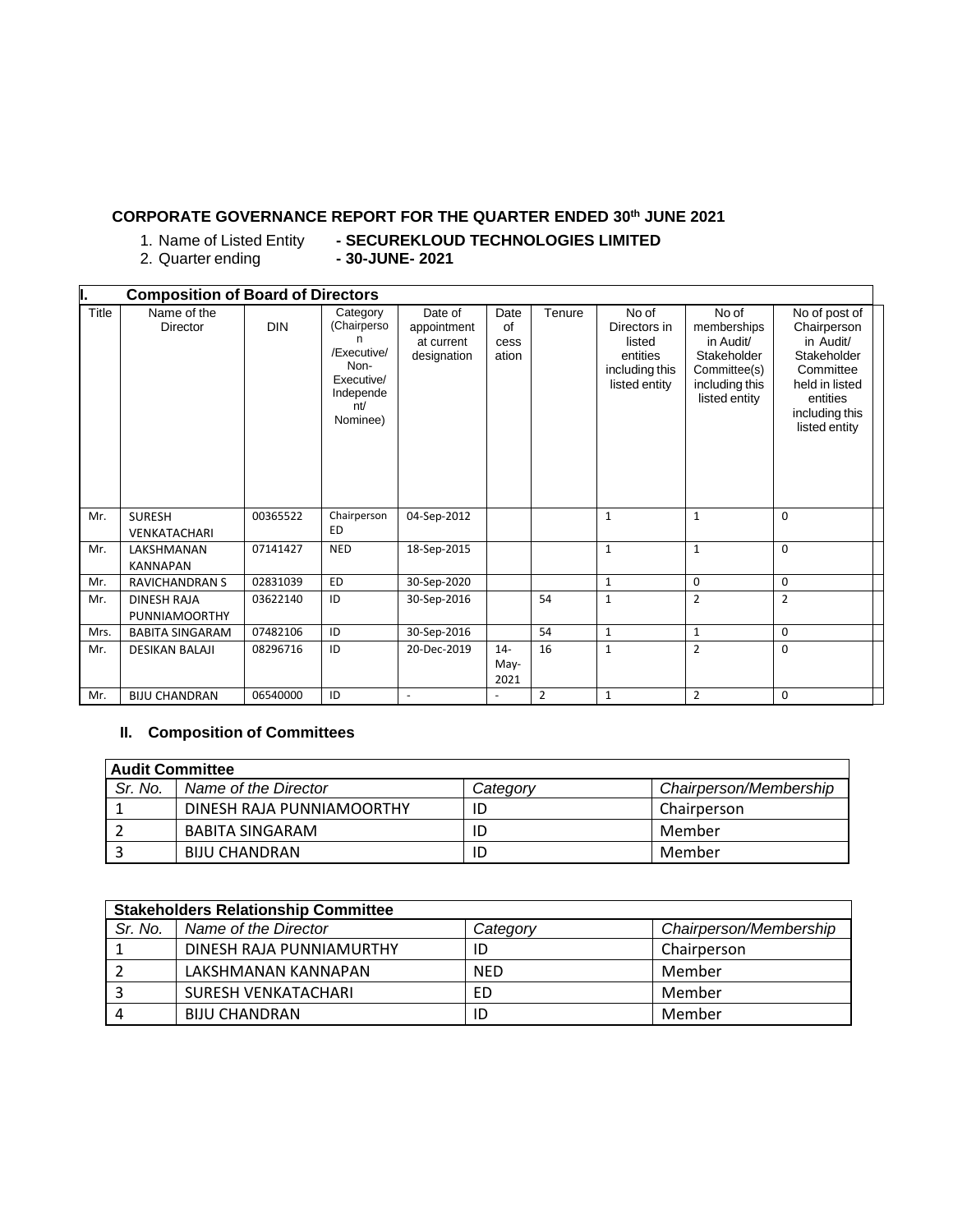| <b>Risk Management Committee</b> |                      |                 |                        |  |
|----------------------------------|----------------------|-----------------|------------------------|--|
| Sr. No.                          | Name of the Director | <i>Category</i> | Chairperson/Membership |  |
| <b>NOT APPLICABLE</b>            |                      |                 |                        |  |

|         | <b>Nomination and Remuneration Committee</b> |            |                        |  |  |
|---------|----------------------------------------------|------------|------------------------|--|--|
| Sr. No. | Name of the Director                         | Categorv   | Chairperson/Membership |  |  |
|         | DINESH RAJA PUNNIAMOORTHY                    | ID         | Chairperson            |  |  |
|         | BABITA SINGARAM                              | ID         | Member                 |  |  |
|         | LAKSHMANAN KANNAPPAN                         | <b>NED</b> | Member                 |  |  |

|         | <b>Corporate Social Responsibility Committee</b> |          |                        |  |  |  |
|---------|--------------------------------------------------|----------|------------------------|--|--|--|
| Sr. No. | Name of the Director                             | Category | Chairperson/Membership |  |  |  |
|         | BABITA SINGARAM                                  | ID       | Chairperson            |  |  |  |
|         | DINESH RAJA PUNNIAMOORTHY                        | ID       | Member                 |  |  |  |
|         | RAVICHANDRAN S                                   | ED       | Member                 |  |  |  |

| III.<br><b>Meeting of Board of Directors</b>              |                                                        |                                                                |  |  |  |
|-----------------------------------------------------------|--------------------------------------------------------|----------------------------------------------------------------|--|--|--|
| Date(s) of Meeting (if<br>any) in the previous<br>quarter | Date(s) of Meeting (if any)<br>in the relevant quarter | Maximum gap between any two consecutive (in<br>number of days) |  |  |  |
| 20 Jan 2021                                               | 05 Apr 2021                                            | 18                                                             |  |  |  |
| 03 Feb 2021                                               | 15 May 2021                                            | 39                                                             |  |  |  |
| 17 Mar 2021                                               | 30 Jun 2021                                            | 45                                                             |  |  |  |
|                                                           |                                                        |                                                                |  |  |  |

| IV. Meeting of Committees                        |                                                                |                                                         |                                                                |
|--------------------------------------------------|----------------------------------------------------------------|---------------------------------------------------------|----------------------------------------------------------------|
| Name of the Committee                            | Date of meeting of the<br>committee in the<br>relevant quarter | Whether<br>requirement<br>of Quorum<br>met<br>(details) | Date of meeting of the<br>committee in the previous<br>quarter |
| <b>Audit Committee</b>                           | 30 Jun 2021                                                    | Yes                                                     | 20-01-2021                                                     |
|                                                  |                                                                | Yes                                                     | 03-02-2021                                                     |
|                                                  |                                                                | <b>Yes</b>                                              | 17-03-2021                                                     |
| <b>Nomination &amp;</b>                          | 15 May 2021                                                    | Yes                                                     | 17-03-2021                                                     |
| <b>Remuneration Committee</b>                    |                                                                |                                                         |                                                                |
|                                                  | 30 Jun 2021                                                    |                                                         |                                                                |
| <b>Corporate Social</b><br><b>Responsibility</b> |                                                                | Yes                                                     | 17-03-2021                                                     |